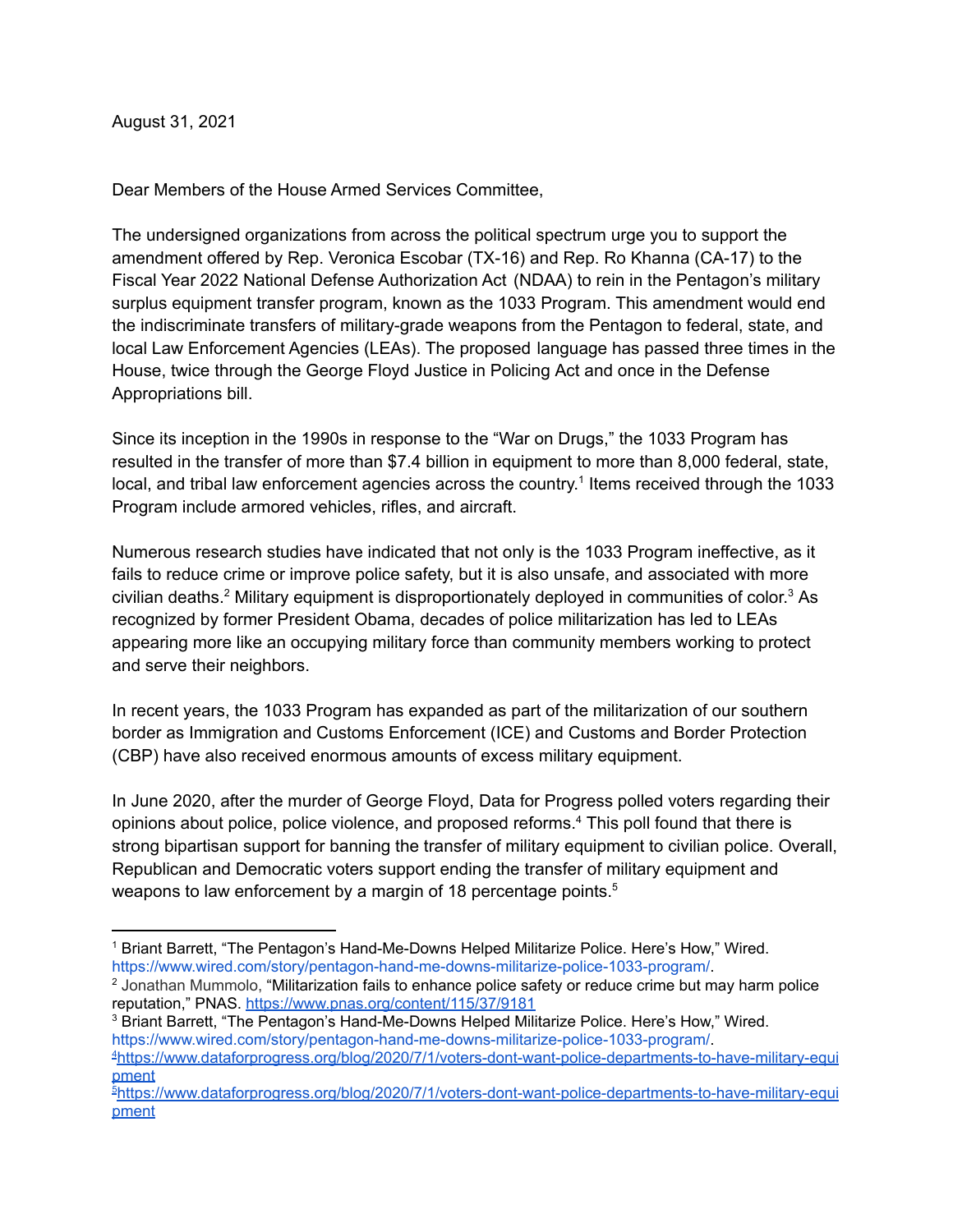On April 6, 2021, twenty-nine Members of Congress sent a letter to President Biden calling on him to issue an Executive Order on the 1033 Program consistent with the legislative language of this amendment, calling it "a reasonable step towards demilitarizing our police forces while preserving the safety of our communities."<sup>6</sup> A month later, more than 150 national organizations, from across the political spectrum, representing tens of millions of their members, wrote to Members of Congress in support of ending the Pentagon's 1033 Program all together.<sup>7</sup>

This commonsense amendment which has bipartisan support in Congress, would make our communities safer by getting weapons of war and military equipment off of our streets and out of our communities.<sup>8</sup>

Accordingly, we urge you to use the opportunity of the full committee markup of the FY2022 National Defense Authorization Act to vote in favor of this amendment.

Thank you for your consideration. If you have any questions, please contact Yasmine Taeb at [yasminetaeb@gmail.com](mailto:yasminetaeb@gmail.com) and Noah Gottschalk at [Noah.Gottschalk@oxfam.org.](mailto:Noah.Gottschalk@oxfam.org)

Sincerely,

About Face: Veterans Against the War ACCESS of WNY Action Center on Race & the Economy Advocacy for Principled Action in Government American-Arab Anti-Discrimination Committee (ADC) American Friends Service Committee American Humanist Association American Muslim Bar Association (AMBA) Arab American Institute (AAI) Arab Resource & Organizing Center (AROC) Bend the Arc: Jewish Action Beyond the Bomb Borderlands for Equity Bridges Faith Initiative Center for American Progress Center for Civilians in Conflict (CIVIC) Church of Scientology National Affairs Office Church World Service CODEPINK

<sup>7</sup> <https://drugpolicy.org/sites/default/files/end-1033-sign-on-letter.pdf>

<sup>6</sup>[https://hankjohnson.house.gov/media-center/press-releases/rep-johnson-urges-president-biden-issue-eo](https://hankjohnson.house.gov/media-center/press-releases/rep-johnson-urges-president-biden-issue-eo-police-militarization) [-police-militarization](https://hankjohnson.house.gov/media-center/press-releases/rep-johnson-urges-president-biden-issue-eo-police-militarization)

<sup>8</sup>[https://www.congress.gov/bill/117th-congress/house-bill/1694/cosponsors?q=%7B%22search%22%3A%](https://www.congress.gov/bill/117th-congress/house-bill/1694/cosponsors?q=%7B%22search%22%3A%5B%22stop+militarizing+law+enforcement+act%22%5D%7D&r=1&s=1) [5B%22stop+militarizing+law+enforcement+act%22%5D%7D&r=1&s=1](https://www.congress.gov/bill/117th-congress/house-bill/1694/cosponsors?q=%7B%22search%22%3A%5B%22stop+militarizing+law+enforcement+act%22%5D%7D&r=1&s=1)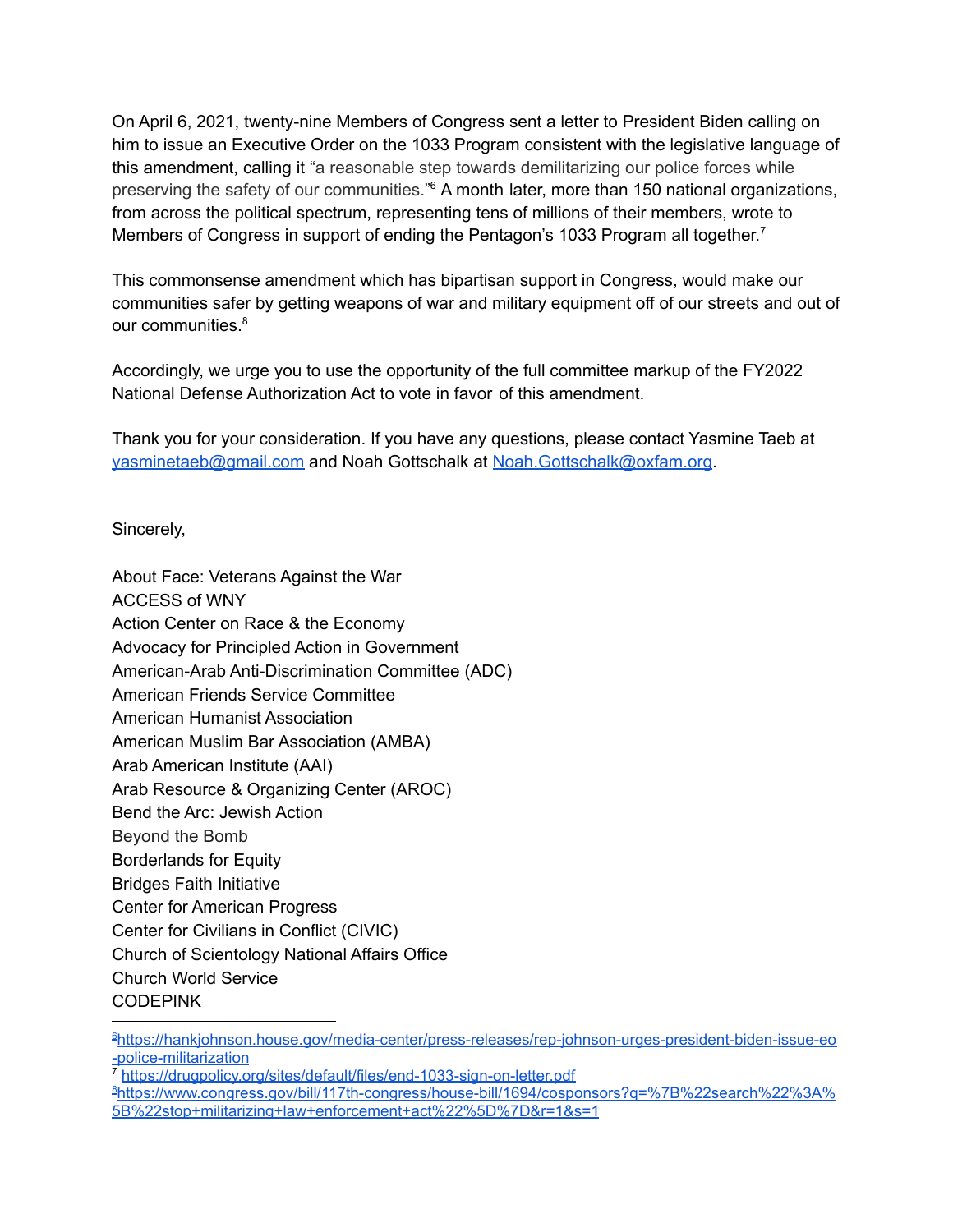Common Defense Council on American-Islamic Relations (CAIR) Daily Kos Defending Rights & Dissent Due Process Institute Empowering Pacific Islander Communities (EPIC) Episcopal Peace Fellowship Faith in Public Life Freedom Network USA Friends Committee on National Legislation Government Information Watch Grassroots Global Justice Alliance Historians for Peace and Democracy Human Rights First ICNA Council for Social Justice (ICNA CSJ) Japanese American Citizens League Jetpac Resource Center, Inc. Just Futures Law Justice For Muslims Collective Keystone Progress Labor Against Racism and War La Union del Pueblo Entero (LUPE) Law Enforcement Action Partnership Massachusetts Peace Action MoveOn Muslim Justice League National Council of Churches of Christ in the USA (NCC) National Education Association National Immigrant Justice Center National Iranian American Council Action National Network for Immigrant & Refugee Rights NETWORK Lobby for Catholic Social Justice New Internationalism Project at the Institute for Policy Studies Our Revolution Oxfam America Pax Christi USA Peace Action Poligon Education Fund Presente.org Progressive Democrats of America Project Blueprint Project On Government Oversight